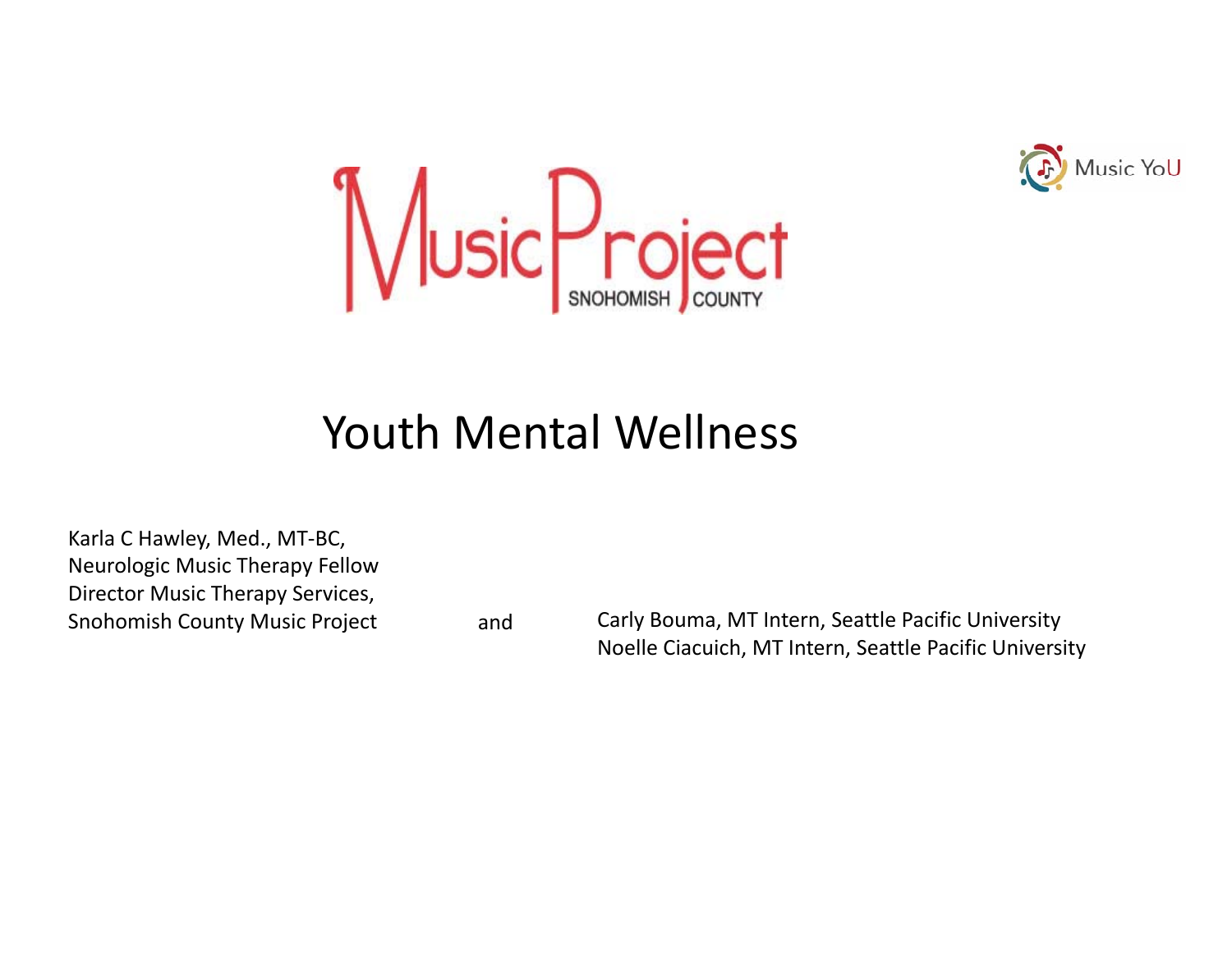



### Who Is The Snohomish County Music Project?

•Community Based Non‐Profit Organization

|  | • Exist to provide music therapy services to the community's most vulnerable members |  |  |  |  |
|--|--------------------------------------------------------------------------------------|--|--|--|--|
|--|--------------------------------------------------------------------------------------|--|--|--|--|

|  |  |  | • Underprivileged Children in high stress, high poverty and crime communities |  |
|--|--|--|-------------------------------------------------------------------------------|--|
|--|--|--|-------------------------------------------------------------------------------|--|

- •Adjudicated, incarcerated, or otherwise at‐risk children and youth
- • Adults suffering from PTSD, substance abuse and other psychological ailments related to combat, stress and/or trauma
- $\bullet$ • Individuals suffering from neurological disorders, disease and injuries
- •• Individuals impacted by traumatic events
- $\bullet$ Elderly individuals suffering from Alzheimer's disease and other aging related conditions

9/13/2016 Karla C. Hawley MEd., MT‐BC, Carely Bouma, Noelle<br>Cuicuich between the control of the control of the control of the control of the control of the control of the control of the control of the control of the control of the control of the control of the control of the control of the

98

208

313

253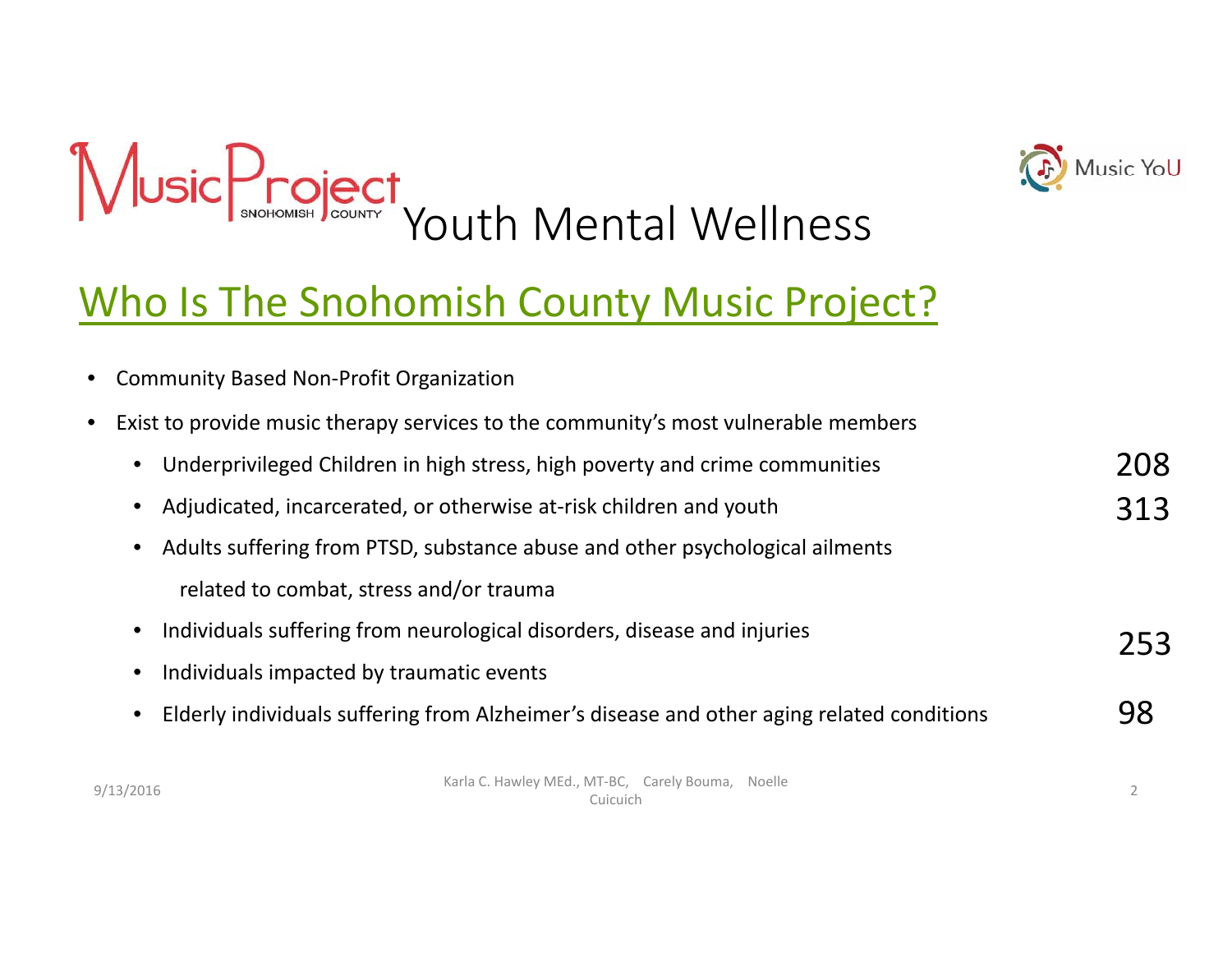



Processing Music in you Brain involves :

#### A widely distributed system of Multiple neuronal networks

 $\bullet$ Speech / Language • Sensory / Motor • Cognition • Limbic System

#### Research shows Music to activate CORE brain functions

- $\bullet$ Music is processed in both right and left hemispheres
- •Music allows full integration of sensory information
- $\bullet$  Music supports full cognition which emerges only in joint processing between all brain functions and language codes

9/13/2016 Karla C. Hawley MEd., MT‐BC, Carely Bouma, Noelle CuicuichThe Paradox of Change: if a person feels accepted for who they are and what they do - regardless of how freedom to consider change rather than needing to defend against it. (*James O. Prochaska)*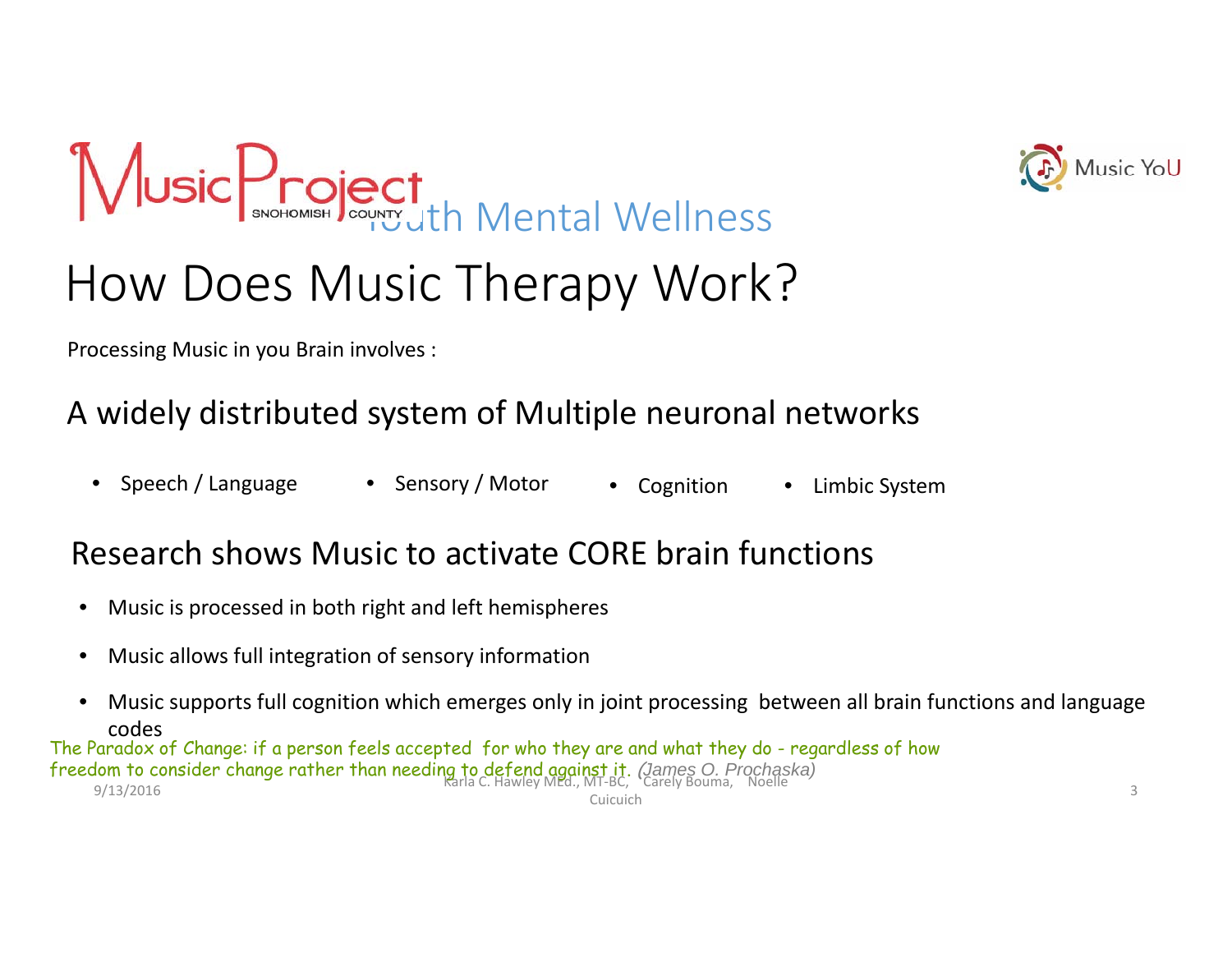

# Where are those Brain Regions where Music Plays ? WE Jth Mental Wellness



**Active Listening to music** involves the cochlear nuclei, brain stem, cerebellum (= tapping to music) & auditory cortex located on both sides of the brain.

**Following music** you know includes the above & the Hippocampus (memory center).

**Performing music** includes all the above and the frontal lobes (planning) motor cortex (manipulation of instrument) & sensory cortex (feedback for accuracy).

**Listening/recalling lyrics** includes all the above & Broca's and Wernickes areas, (language centers in the temporal and frontal lobes).

**In response to music** (emotions) may include all the above & the cerebellar vermis and amygdala (feelings of fear and anger).

**Reading music** includes the visual cortex.

9/13/2016 Karla C. Hawley MEd., MT‐BC, Carely Bouma, Noelle<br>Cuicuich  $\frac{1}{4}$